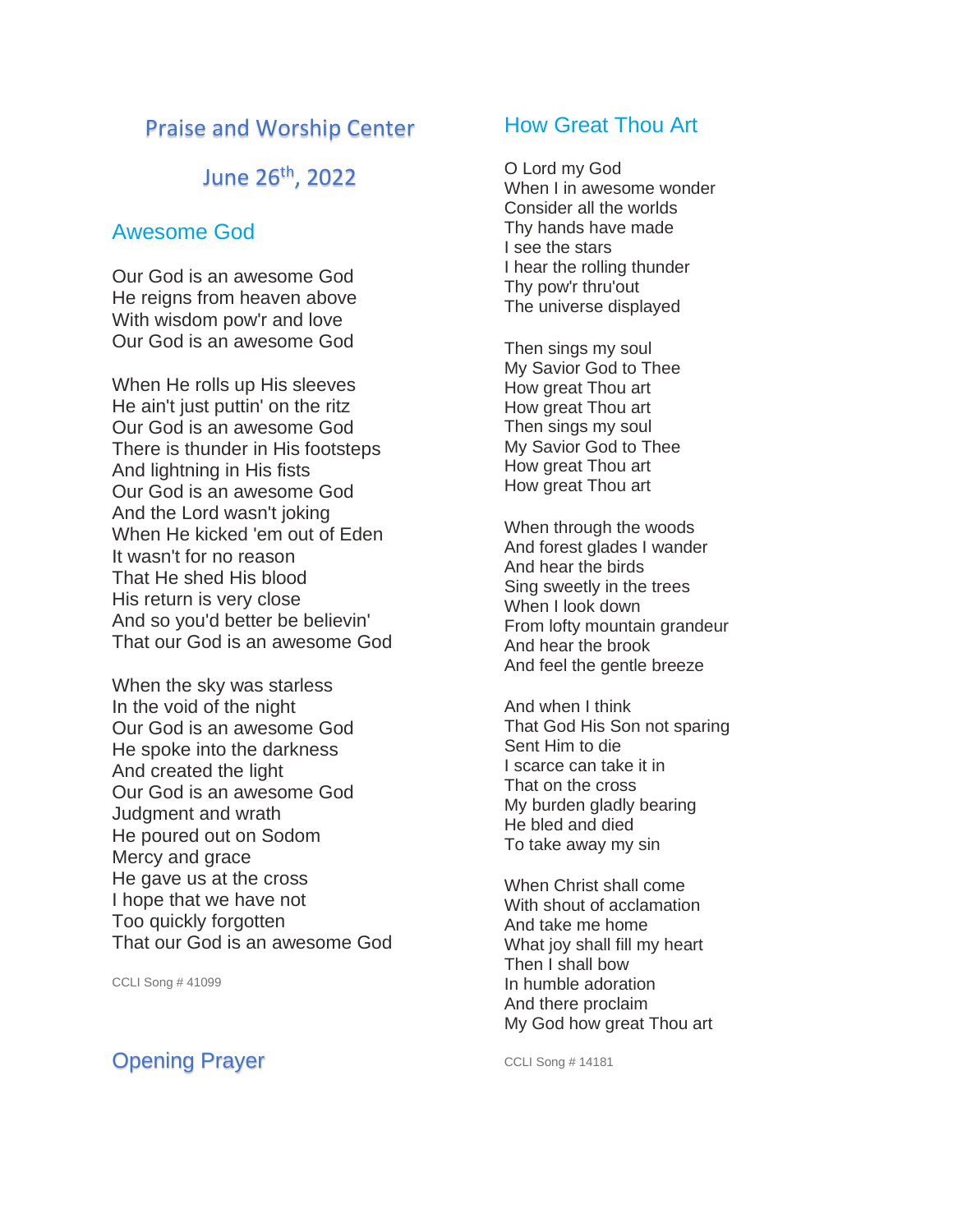# Reading Luke 9:51-62

## Preaching I

## There Was Jesus

Every time I tried to make it on my own Every time I tried to stand and start to fall All those lonely roads that I have traveled on There was Jesus

When the life I built came crashing to the ground

When the friends I had were nowhere to be found

I couldn't see it then but I can see it now There was Jesus

In the waiting in the searching In the healing and the hurting Like a blessing buried in the broken pieces Every minute every moment Of where I been or where I'm going Even when I didn't know it Or couldn't see it (There was Jesus)

For this man who needs amazing kind of grace

For forgiveness at a price I couldn't pay I'm not perfect so I thank God every day There was Jesus (There was Jesus)

There was Jesus on the mountain in the valleys

(There was Jesus) in the shadows of the alleys

(There was Jesus) in the fire in the flood (There was Jesus) always is and always was

No I never walk alone You are always there (Never walk alone)

There was Jesus (There was Jesus) (There was Jesus)

## Preaching II

# Prayers of the Community

#### **Communion**

# Sometimes By Step

Sometimes the night is beautiful Sometimes the sky was so far away Sometimes it seemed to stoop So close you could touch it But your heart would break Sometimes the morning came too soon Sometimes the day could be so hard There was so much work left to do But so much you'd already done

Oh God You are my God And I will ever praise You Oh God You are my God And I will ever praise You And I will seek You in the morning And I will learn to walk in Your ways And step by step You'll lead me And I will follow You all of my days

Sometimes I think of Abraham How one star he saw had been lit for me (him)

He was a stranger in this land And I am that no less than he And on this (the) road to righteousness Sometimes the climb can be so steep I may falter in my steps And never beyond Your reach

And I will follow You all of my days And I will follow You all of my days And step by step You'll lead me And I will follow You all of my days

CCLI Song # 915125